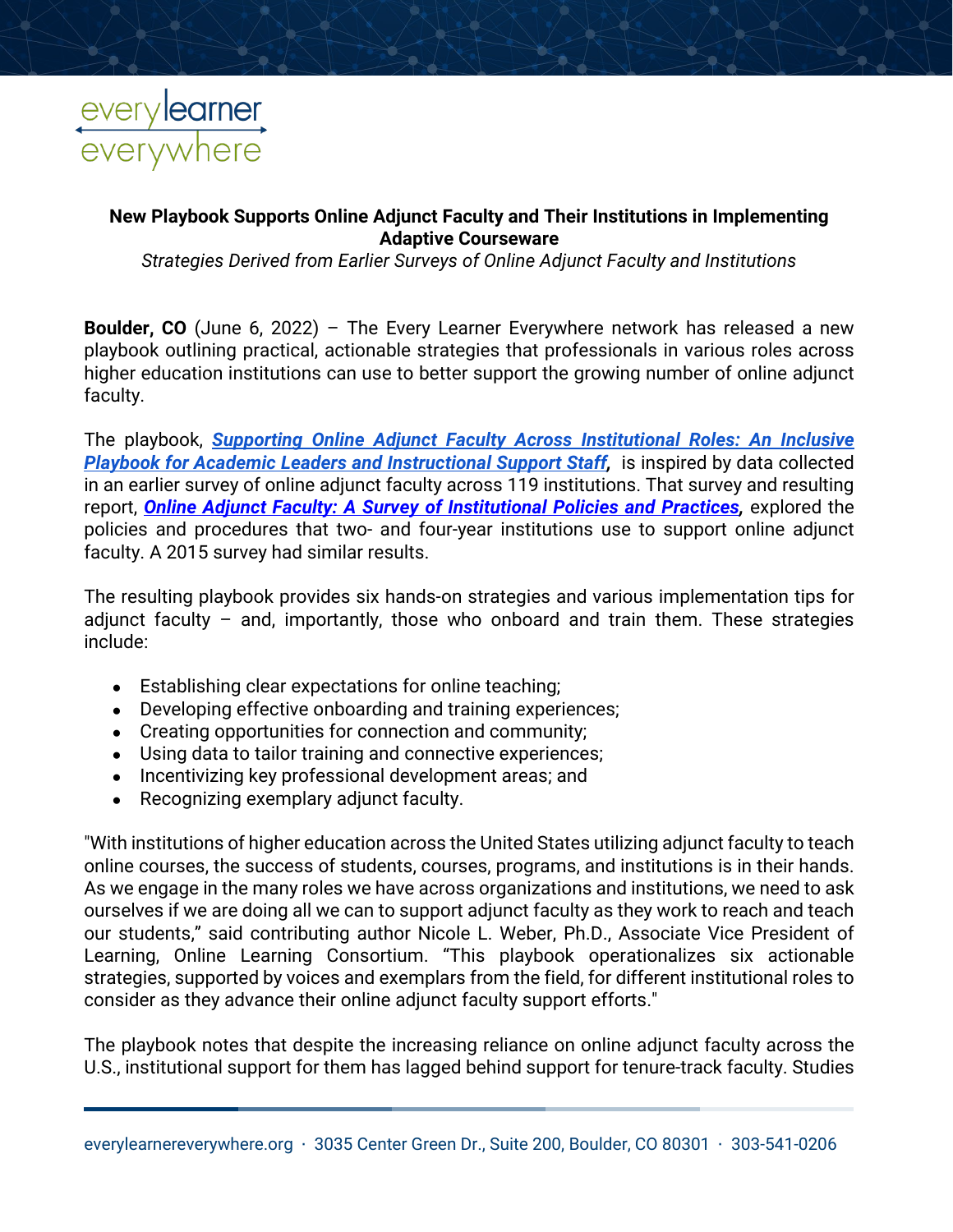## everylearner<br>everywhere

have shown that adjunct faculty broadly lack access to key resources, such as email or office space, help with instructional design, meaningful professional development opportunities [\(Burleigh et al., 2021\),](https://www.zotero.org/google-docs/?Xpfgxp) and pay commensurate with experience and credentials.

*Supporting Online Adjunct Faculty Across Institutional Roles* is designed as a resource for instructional support staff such as instructional designers and technology trainers, academic leaders such as department chairs and deans, and executive leaders including provosts and presidents. People in these roles can pull from the playbook as they analyze, develop, and enhance their online adjunct faculty support systems. This playbook also includes a checklist for adjunct faculty to prepare, design, and facilitate courses.

"Throughout students' paths through higher education, faculty often have the most direct influence on students," said playbook contributing author Abby McGuire, Ed.D., Director of Research, Online Learning Consortium. "Therefore, ensuring faculty needs are met with regard to onboarding, training, and development is essential."

Also contributing to the playbook is Van L. Davis, Ph.D., Chief Strategy Officer, WCET–WICHE Cooperative for Educational Technologies.

To download the free resource or learn more about Every Learner Everywhere and its collaborative approach to equitize higher education through digital learning, visit [everylearnereverywhere.org.](http://www.everylearnereverywhere.org/) To contact Every Learner Everywhere, email everylearner@wiche.edu, or call (303) 541-0206. Follow Every Learner on Twitter @EveryLearnerNet.

###

**Every Learner Everywhere** is a network of twelve partner organizations with expertise in evaluating, implementing, scaling, and measuring the efficacy of education technologies, curriculum and course design strategies, teaching practices, and support services that personalize instruction for students in blended and online learning environments. Our mission is to help institutions use new technology to innovate teaching and learning, with the ultimate goal of improving learning outcomes for Black, Latinx, and Indigenous students, povertyaffected students, and first-generation students. Our collaborative work aims to advance equity in higher education centers on the transformation of postsecondary teaching and learning. We build capacity in colleges and universities to improve student outcomes with digital learning through direct technical assistance, timely resources and toolkits, and ongoing analysis of institution practices and market trends. For more information about Every Learner Everywhere and its collaborative approach to equitize higher education through digital learning, visit [everylearnereverywhere.org.](http://www.everylearnereverywhere.org/)